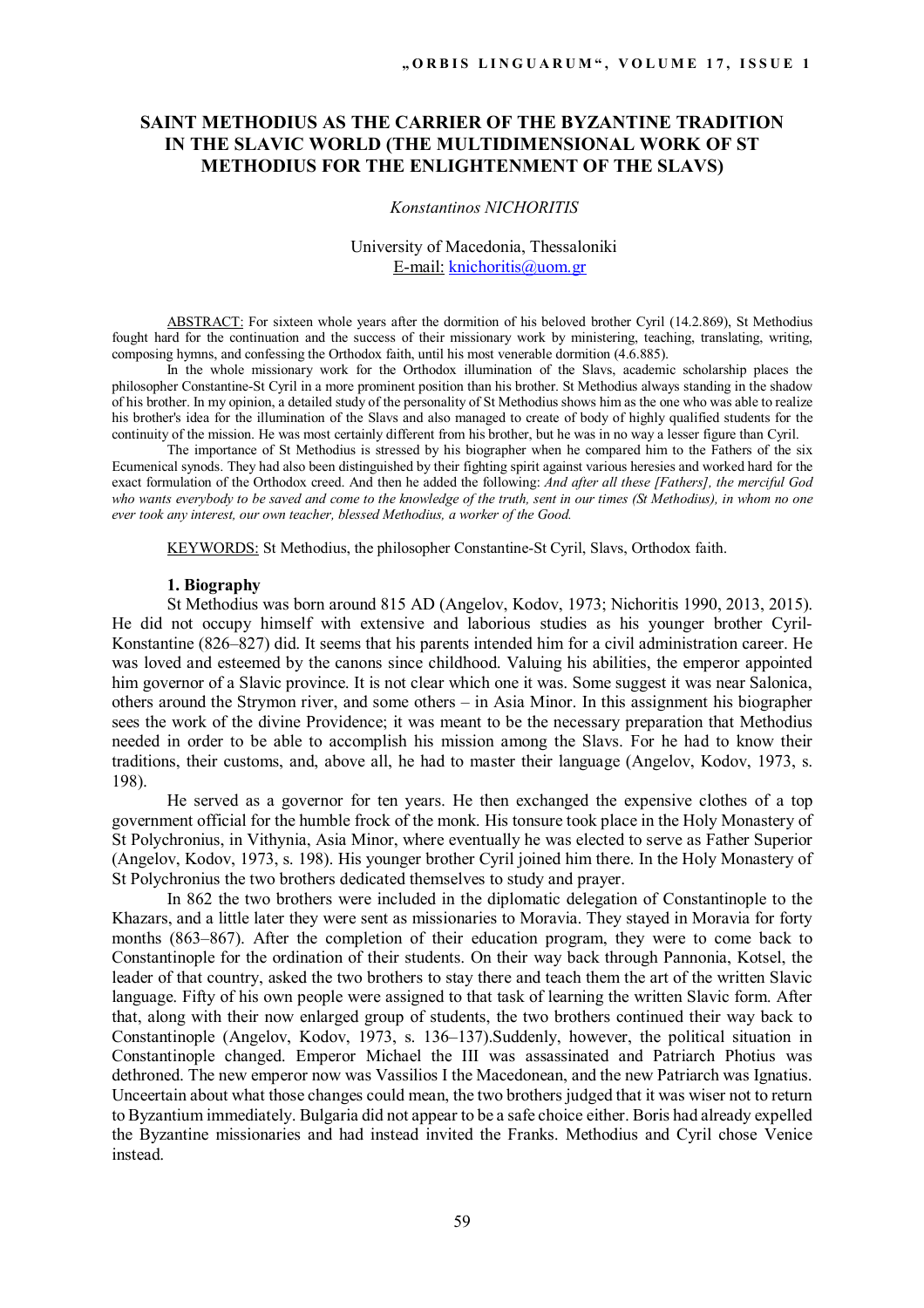They arrived in Venice in 867. There they were confronted with angry believers of the three sacred languages ideology, but Constantine was able to win in the disputation. Nevertheless, Pope Nicholas I summoned them to Rome for a reprimand. He died, however, before their arrival, and the newly elected pope, Adrian II (867–872), had very different feelings towards the two brothers. Knowing that the two brothers were bringing to Rome the relics of St Clement pope of Rome, he organized for their triumphant welcome. The pope himself, amidst a crowd of believers, holding candles in their hands, awaited for them at the gates of the city (Angelov, Kodov, 1973, s. 139–140).

The new pope blessed the use of Slavic in the Divine Liturgy, and unreservedly approved the missionary work of the Salonican brothers. He was aiming at attaching all western Slavs to the See of Rome. The pope himself ordained Methodius to priesthood, while other Bishops ordained some of the students. It is noteworthy that one of those Bishops who participated in these ordinations was among those who believed in the three sacred languages ideology. After their ordination, the new priests, together with Latin priests, co-ministered in divine services in three Churches in Rome, and also on the tomb of St Peter.

During their stay in Rome, Constantine fell seriously ill. He was tonsured as a monk under the name of Cyril. It was fifty days before his death. On February 14<sup>th</sup> 869, and after a painful desease, Cyril left this world for eternity. He was 42 years old (Angelov, Kodov, 1973, s. 140–141).

Three further pieces of information need to be added here. The first one has to do with Cyril's love for the Holy Monastery of St Polychronius (Angelov, Kodov, 1973, s. 140–141). On his death bed he begged his brother never to abandon his mission. The second one has to do with the pope's policy. The pope refused to give permission to bury St Cyril in the Monastery of St Polychronius, and against the wishes of the mother of the two brothers (Angelov, Kodov, 1973, s. 140–141). The reason is not difficult to guess. Cyril, being the first to teach the Slavs the written form of their language, was also going to be the first saint and protector of the new archdiocese of Pannonia and Moravia. St Methodius was to be nominated as its first Archbishop. This was part of the pope's strategy to bring the Slavs and Central Europe to a much closer relation with Rome.

Methodius did indeed comply with the wishes of his brother; he also went along with the pope's policy. Actually, that was his only option. He had to face all sorts of obstacles that were raised against him and against his mission by the Franks and the Bavarians. The fact that Pope John the VIII (872– 882) was an orthodox pope helped a lot. It made the continuation of such a collaboration possible.

The third thing to mention here is that Methodius himself was asking for the prayers of his dead brother. These were his spiritual support against all sorts of difficulties in his archbishopric functions. Theophilactus, archbishop of Ohrid (the biographer of St Clement – one of the students of St Methodius), writes: "The time came when Methodius had to leave for Pannonia and take charge of the archdiocese in that country. In a deeply emotional state, he humbly came for the last farewell at the tomb of his beloved brother, calling in tears his name, with bitter feelings for their separation and his own isolation. In a truly unique moment he invoked for the prayers of his brother. After that, along with his students, they all took the road to Pannonia" (Milev, 1966, s. 86).

It was Kotsel, the leader of Pannonia, who asked the pope to nominate Methodius as head of Ecclesiastical organization. Pope Adrian the II was more than happy to grant him that request. It was a way to weaken the presence of the powerful archbishopric of Salzburg in the area of Moravia and Pannonia.

Kotsel received Methodius with great honors. He was not, however, satisfied that he came only as a simple priest. Soon he sent a delegation of twenty officials to Rome asking for the ordination of Methodius as Bishop of Pannonia. After his consecration as Bishop of Pannonia, Methodius took his seat in Sirmio.

Kotsel, fought for his independence from the Frankish clergy. The new archbishopric of Pannonia was now under the direct jurisdiction of the pope. But this was a situation against the interests of the Franks who wanted to be in control of all that area up to and perhaps Illyria included. The reaction of the Frankish clergy was immediate and decisive.

In the spring of 870 Methodius was arrested, most probably in Moravia. He was secretly brought to Rengensburg, where in a kangaroo trial he was convicted by Frank Bishops and Ludvig Germanicus. The main accusation was that he was preaching in places which were under Frankish jurisdiction (Angelov, Kodov, 1973, s. 201). He was secretely imprisoned in a Swabian monastery, in dire conditions and strict confinement. In early 873, after 30 months of hardship, he was set free after the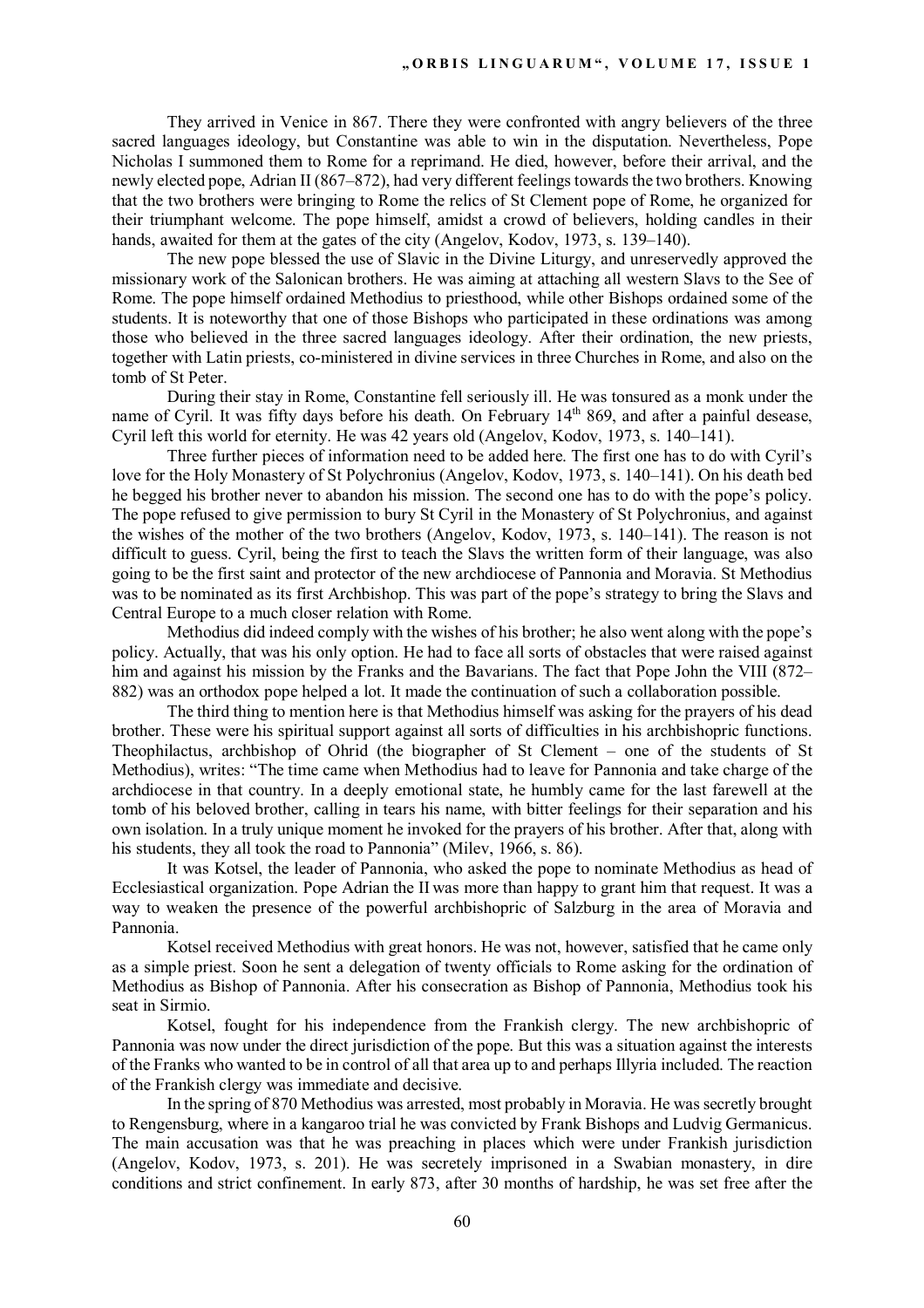decisive intervention of the new Pope John VIII. Methodius returned to Moravia where, in spite of its regained independence, a large number of German priests were still in operation there.

The reaction of the German clergy against the ecclesiastical use of the Slavic language was constantly mounting. Eventually, the German clergy brought matters to Rome. Methodius was accused as an heretic. He was summoned to Rome in order to defend himself in front of a curia of Cardinals. In 880, a papal bull officially acquited Methodius of all charges (Romanides, 1973, s. 368). The pope gave his consent for the use of the Slavic language in the Church, and reinstated Methodius in the archbishopric throne of Moravia.

The enemies of Methodius were also spreading rumors that he had lost the support of the emperor who was allegedly angry with him. Fortunately, it was at that time that he received the following letter from Emperor Basil the I: "Reverend Father, I would very much wish to see you. Please, be kind to us, and since you are still in this world, do come to see us here and give us your blessings" (Angelov, Kodov 1973, s. 202).

It was in the end of 881 that Methodius comes to Constantinople for the last time. His long standing nostalgia awakened in him his deepest emotions. The emperor and the once again enthroned Patriarch Photius welcomed him with great honors. Methodius gave them a detailed account of his mission and his achievements; the emperor and the Patriarch gave him their enthousiastic approval. The emperor kept one series of the translations and two of Methodius' Slav students, a presbyter and a deacon in Constantinople.

On his return from Constantinople, Methodius primarily devoted himself to the task of translation. He completed the translation of the Holy Scriptures, of the Canon law, and of the homilies of the Fathers. In my opinion, he was implementing Patriarch Photius' suggestions (Angelov, Kodov, 1973, s. 202).

According to Moravian and Bohemian sources, it was Methodius who baptized the Christian ruler of Bohemia Borivoi. It was also reported that his missionary activity extended as far away as Poland.

Methodius passed away in Moravia, on April 6, 885, at about the age of 70. He was buried in the Metropolitan Cathedral. Archeological research located it in the city of Mikoultsitse, on the banks of the river Morava. After his death, the administration of the Church of Moravia fell under the German Bishop Vihig, a follower of *Filioque*, a sworn enemy of the Byzantine tradition, and against the ecclesiastical use of the Slavic language. Eventually, he proved to be successful to prohibit the use of the Slavic language to Divine Liturgy.

#### **2. On the Biblical and Patristic teaching of St Methodius**

St Methodius was not inferior to his brother Cyril (John 14: 11) concerning his faith and knowledge of the doctrine of the Holy Trinity is concerned. In order to link the theological work of St Methodius and his theological dialogues to the Patristic tradition, his biographer makes the following introductory note: *The all Benevolent God, to Whom His angels sing the trice Holy hymn, the Holy Trinity that we all humans praise to be in three hypostases, namely, in three Persons, the Father, and the Son, and the Holy Spirit understood as one God, ... and in the Gospel where the divine Word who in the end of times took flesh for our salvation, he Himself by His holy mouth said 'I am in the Father and the Father is in Me'* (John 14: 11)*. In His own divine voice the Son said that it is from the Father*  that the Holy Spirit proceeds: 'the Spirit which proceedeth from the Father'. (O $\tau$ ъ тогоже бид н с $\tilde{\tau}$ ын  $\vec{\Delta}$ хъ нсходить, накоже рече самъ снъ бя́ніємь гла́мь: "Дх́ъ нстннынъ, нже ѿ бца нсходнть (Йоан 15: 26). (Angelov, Kodov, 1973, s. 196–198).

His biographer goes on with the Orthodox exposition of the teaching of Creation and the story of the Fall (Angelov, Kodov, 1973, s. 196–198). In the second part of his introduction he gives an account of the Old Testament, and enumerates all those sent by God to the world for the realization of the mystery of divine economy.

In the last part of the introduction, the biographer informs the reader on the results of the Ecumenical Councils. The first two had to deal with the false teachings of Arius "against the Holy Trinity", and the "blasphemies against the Holy Spirit" of Macedonius. He then goes on with the next four Councils in which the Church developed its doctrine of Christology. Special attention is paid to all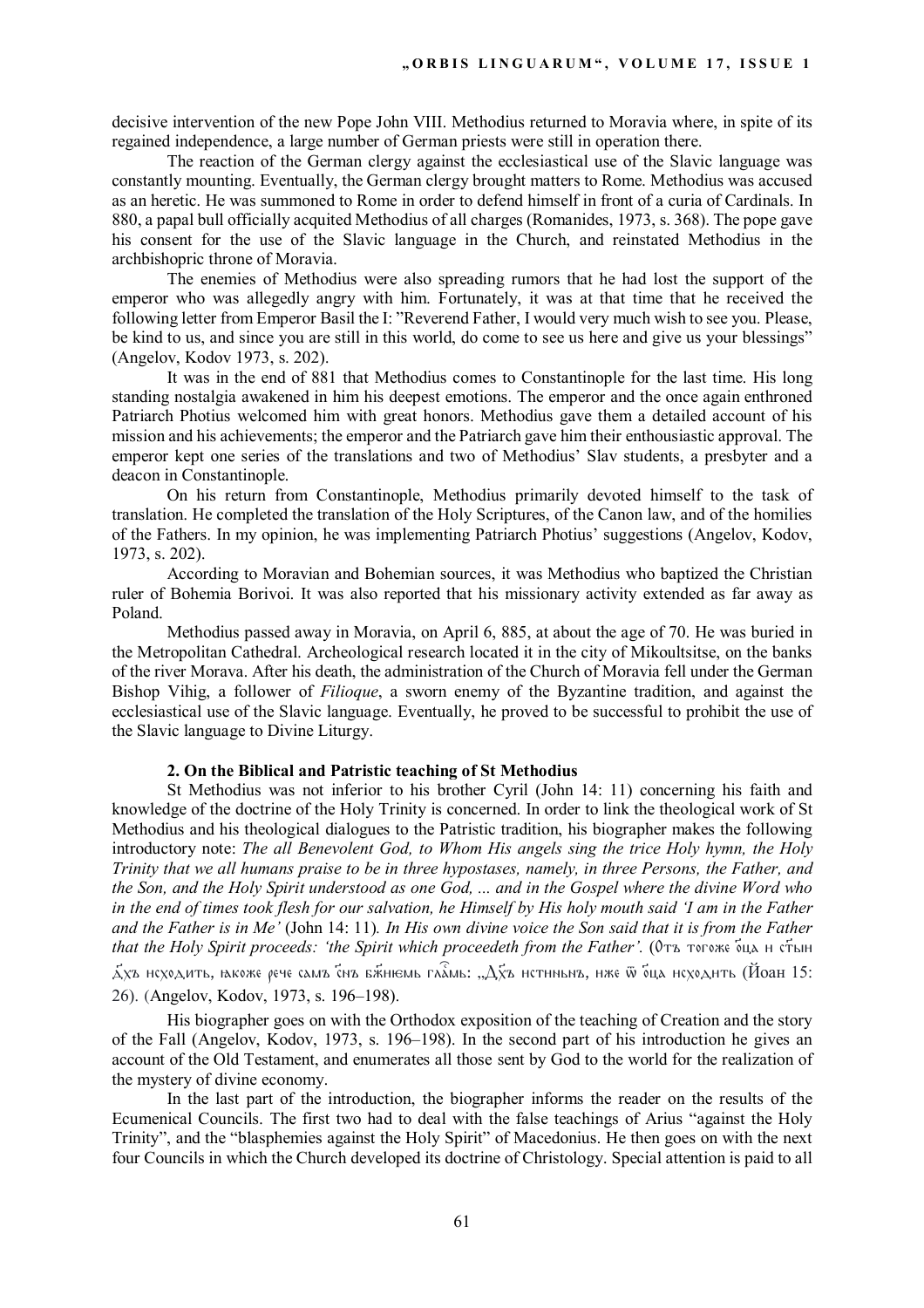those Fathers who, being bearers of the Holy Spirit, played a distinguished role in the battles against the various heresies, and were instrumental in the formulation of the Orthodox doctrine in its entirety.

The Introduction of *The life of St Methodius* (Angelov, Kodov, 1973, s. 196–198) comprises a quarter of the whole book. It has been scholarly argued that this originally was some independent work by the Saint himself which was later taken and used by his biographer. Others argue that it had been the work of St Cyril. According to Klimentina Ivanovna (Ivanova, 1986, s. 51) and A. A. Tachiaos (Tachiaos, 1992, s. 256), it was part of the saint's inaugural homily. According to Fr. Grivec, a distinguished scholar of the work of the two saint brothers, the dogmatic section is part of a complete and independent work by St Cyril (Kodov, Ivancev, 1985, s. 538).

On this subject, I would like to add the following: when in 879 Pope John VIII summoned St Methodius to Rome to defend himself against what Vihing and others were accusing him of, after his acquittal in 880, he sent to Svetopoulk, ruler of Moravia, a letter in which he wrote: *In front of our collegial Bishops, we asked your archbishop, His reverence Methodius, about his Orthodox creed; whether he believes what the Church of Rome believes, and whether in the Holy Liturgy he ministers according to the same belief, and whether he teaches what has been bequeathed to us by the six Holy Councils, as the Holy Fathers taught us, according to the Gospel of our Lord Jesus Christ. And he confessed that what he believes and what he teaches is in full agreement with the Gospels, and the teaching of the Apostles, and as the Holy Church of Rome teaches, in accordance with the tradition of the Fathers. Hence, we have found his ecclesiastic teaching and practice Orthodox and sound, and we have sent him to you immediately for the administration of the Church that God has granted to him* (Romanides, 1973, s. 368; Papadopoulos, 1986, s. 283–284).

Given the content of this letter, I think it is highly probable that the dogmatic part in the biography of St Methodius is either a part or perhaps the whole of his apology against his Bavarian accusers, in front of Pope John VIII in 879–880 (Feidas, 1966, s. 491–498). On this assumption, what we have here is the orthodox confession of St Methodius in his trial in Rome in front of the pope.

In *The extended life of St Cyril*, as well as in the Service in his honour, no reference is made about the heresy of Filioque (Angelov, Kodov, 1973, s. 201) as it is the case in *The extended life of St Methodius*. In his life St Cyril had to fight for the dissemination of the Slavic alphabet and for the use of the Slavic language in the ecclesiastical books and the Holy Services. Cyril had to face the fierce opposition of the tri-linguists (or, Pilateans), who believed in the sanctity of three languages only: Hebrew, Greek and Latin (Theodorou, 1968, s. 116–117).

#### **3. The teaching of St Methodius on the issue of** *Filioque* **as it appears in Slavic sources**

Because of his missionary work, and his archbishopric position, St Methodius was in constant conflict with the Bavarian clergy. Besides the thorny issue of sacred languages, the addition of *Filioque*  to the Nicean Creed was another major cause for confrontation (Romanides, 1973, s. 366–369). It is known that this heresy originally started in Spain. It was in the local Council of Toledo that the addition of *Filioque* was first decided. From there it was later to be adopted by the Frankish State. In 809, in the Council of Aquisgrano, and by the explicit order of Charles the Great against the opposition of Pope Leo III, the *Filioque* was adopted as an article of Creed. Subsequently, it was also adopted by the Bavarian Clergy (Mpilalis, 1969, s. 117–118).

Before I go on to the struggles of St Methodius and his students on the issue of *Filioque*, as these appear in Slavic sources, I would like to give a brief account of his teaching on the Holy Trinity, and more specifically, on the Orthodox doctrine of the Holy Spirit.

The places in early Slavic sources in which the teaching of St Cyril and St Methodius on the Holy Spirit and His procession appear are the following: according to the introduction of the biographer, "The Holy Spirit proceeds from the Father Himself, as the divine voice of the Son says: 'the Spirit of Truth which proceedeth from the Father'" (John 15: 26). And elsewhere, in the same work, the biographer of Methodius says: ... *But the ancient enemy, being envious of the human race, and not being able to accept all these things, prompted some people to move against him [Methodius], – as he did*  with Dathan and Abiram turning them against Moses, some openly, others covertly. These people, *possessed by the Son-Father heresy, were able to attract the spiritually weaker towards their own beliefs, and from the right side, by saying: 'the pope gave to us the power of his authority, and commanded that we cast him [Methodius] and his teachings away'.* (Angelov, Kodov, 1973, s. 201– 202).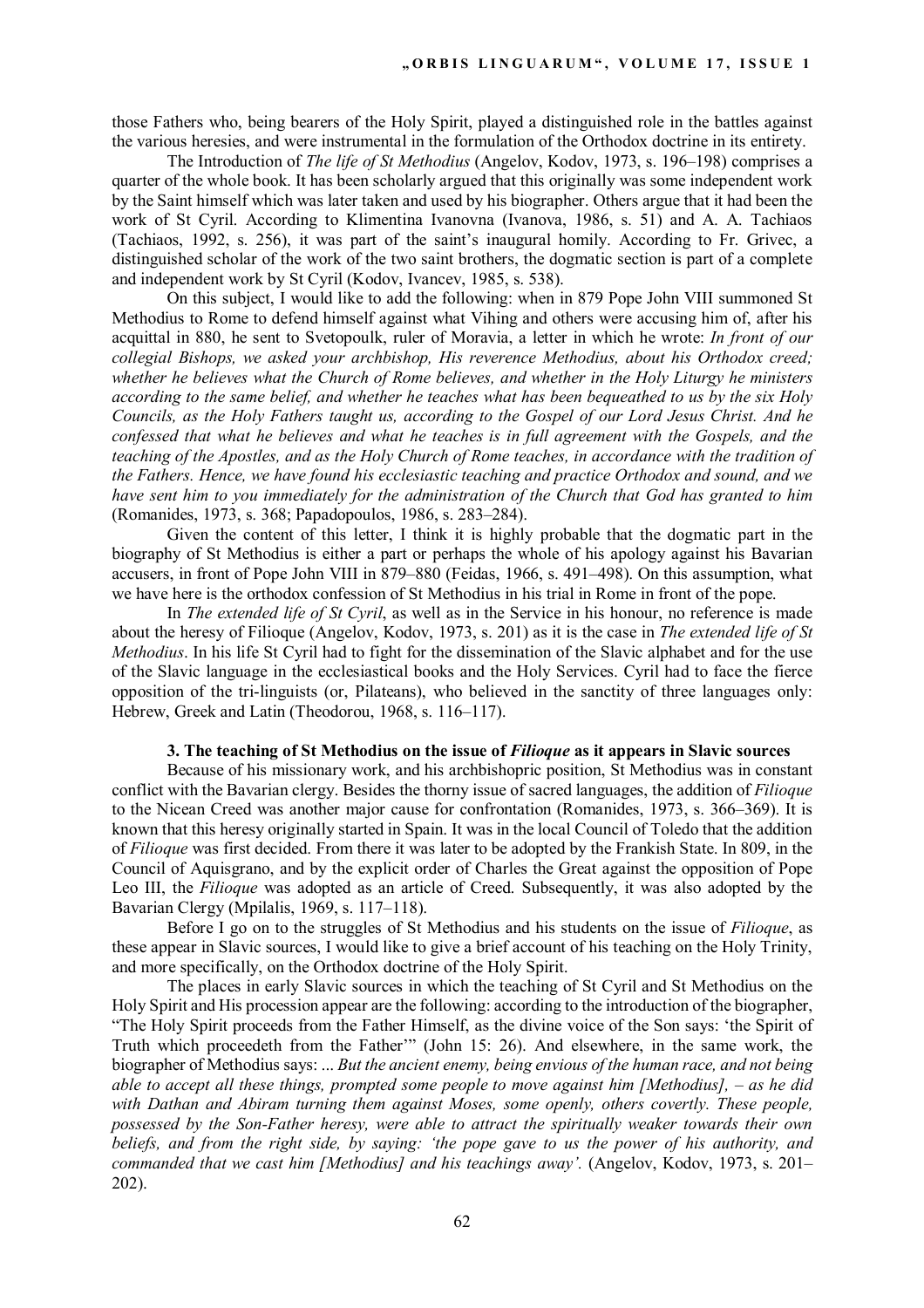Below I present more evidence taken from sources other than *The Extended Life of St Methodius*. They show his strong faith in the Orthodox tradition and his opposition to the heresy of *Filioque*. Specifically, in the Service of the saint, composed by his student Constantine Preslavaski immediately after the death of the saint (+885), in the second verse, in the "Lord I cried out to Thee" we read: 2. Господенъ. Мефодїе блажене! Словесы последоул богословъще навъ отца 8бо родителъ словеси, сжща нзложителѣ доухоу пръсватомоу; и еше же истѣе испыташе вьпиа: от отца оутвѣшителѣ, не отъ сына, њвъ глагола, исходаща. Тъм же њви са прьвааго сънма отцемь, то[го]жде глагола богогласе. С тъми моли са Спасоу, да спасеть ны вса. *– Faithful to the words of the Lord/ Your theology, blessed Methodius,/ Presents the Father – sole progenitor of the Word,/ And He from Whom the Holy Spirit proceeds./ This is what you confessed and preached:*/ *From the Father proceeds the Comforter,*/ *Not from the Son. That's what you were saying.* (Balan, 1934, s. 66).

Similarly, in the fourth chant of the sixth Ode of the *Canon in honor of St Methodius and St Cyril*, a work done by one of their close co-workers and students, we read the following: 24.  $\epsilon_{\beta}$   $\epsilon_{\beta}$ съмъ противьнъ юви са благодатию Мефодию достоиныими отъвъты, (отъ) отьца оубо параклита исходаща, а не сыноу, глагола, нъ ракьньствъмь троицю чисти исповъдающе. – *Supported by the Grace, oh! Methodius,/ you stood up against all heresies,/ confessing the Comforter to proceed/ from the Father and not the Son/ thus proclaiming the equality of the Holy Trinity*. (Balan, 1934, s. 76).

More corroboration can be adduced from Slavic sources of the  $9<sup>th</sup>$  and  $10<sup>th</sup>$  century. They originate from St Methodius, his collaborators and their students (spiritual grandchildren of the saint). In early Slavic literature there is a *Canon in honor of St Demetrius of Salonica*. Many Slavologists believe that it was written by St Methodius during the time of his imprisonment. In two chants of the 9 th Ode of that *Canon* we read: *Why, oh! most wise Demetrius,/ Only we, your poor servants,/ To be deprived of/ The vision of your glory?/ Out of love for our Creator,/ We are wandering/ In foreign cities and foreign lands/ Fighting hard,/ Oh! most blessed,/ To bring shame to the Tri-linguals/ and the heretics.* (Angelov, 1958, s. 9–35).

In the end of this *Canon*, more verses were added in which St Methodius speaks about the dire persecutions that were raised against him and his students by the heretics. The composer of these hymns invokes the help of St Demetrius in these words: *Oh Demetrius, save your hymn composing compatriots* (Nichoritis, 1987, s. 79–85; Nichoritis, 1992, s. 79–86).

In the earliest Slavonic Life of St Naoum, one of the students and a close collaborator of the Salonican teachers of the Slavs, we read the following: *The heretics brutally expelled some of the students, while some others, priests and deacons, were sold for money to the Jews* (Ivanov, 1931, s. 51– 58). The text goes on to add: *Soon, however, as Archbishop St Methodius had foretold, the divine wrath fell upon the land of the Moravians. God punished them for their iniquity, for their faith in heresies, and the persecution and afflictions that the Fathers had to suffer in the hand of the heretics. In a few years, the Hungarians, people from Pannonia, invaded and laid waste to their country. Those not captured by the Hungarians sought refuge in Bulgaria*. (Ivanova, 1986, s. 80–81, s. 525–526).

This Old-Slavonic text is actually part from the Epilogue (last section) of an early *Slavonic Life of St Clement of Ochrid* which, unfortunately, was lost. This was the text (of the life of St Clement, student and collaborator of the Salonican brothers) that St Theophilactus of Bulgaria had used for the composition of *The Extended Life of St Clement in Greek* (Milev, 1966).

Everyone who makes use of the text of Theophilactus will have to take into account that it has been written later than 1090, i.e., at a time when the schism was final and the Orthodox position against the *Filioque* had been definitively articulated. If we study Theophilactus' ineterpretation of John 5: 31– 34 (PG 123, 1224), we will notice that his approach is similar to the one that exists in *The Life of St Clement* on the issue of *Filioque*. Similarly, we would have come to the same conclusion if we were to compare the arguments in *The Life* with those in the anti-Latin treatise "On the arguments made by the Latins" (PG 126, 226–228), by the same author. *The Life of St Clement*, along with the chapters 8–9 of the treatise on the *Filioque*, are among the best theological treatises on the issue of the emanation of the Holy Spirit. This is why some 15<sup>th</sup>–16<sup>th</sup> century scholars classified the above mentioned sections of *The Life* among those codes whose dogmatic content is against the Latins. Such example are, for instance, the 15<sup>th</sup> century manuscript  $\mathcal{N}_2$  382 in the Holy Monastery of Iveron (Lampros, 1900b, s. 114), the 16<sup>th</sup> century manuscripts № 274 (Lampros, 1900a, s. 395) and № 280 in Holy Monastery of St Dionysius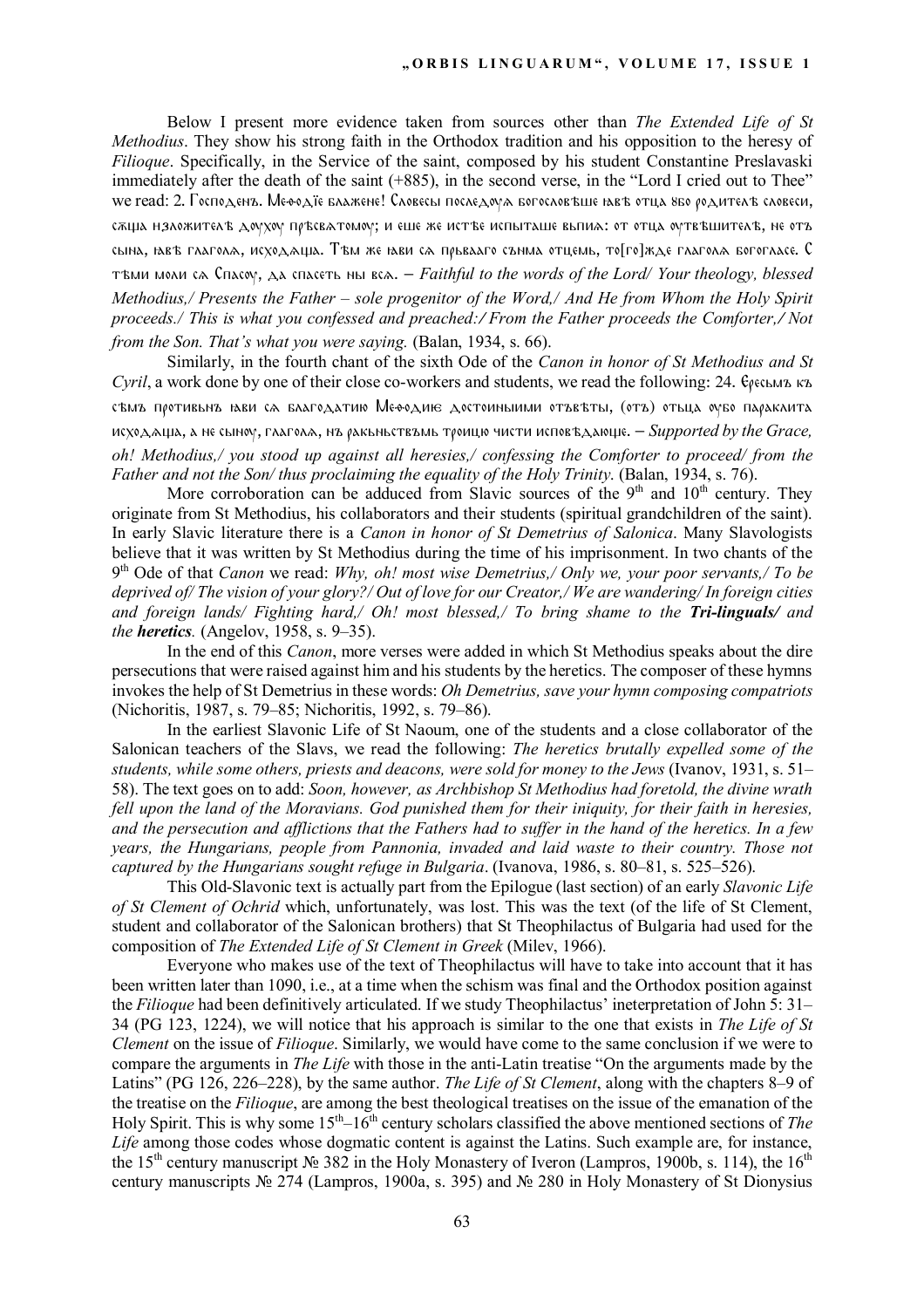(Lampros, 1900b, s. 400), and similarly the 16<sup>th</sup> century code  $\mathcal{N}_2$  83 in the library of the Greek parliament (Lampros, 1907, 228 d).

During his stay in Constantinople in 881–882, Methodius gave full account of his mission to Patriarch Fotius and everything about the issue of *Filioque*. Professor Panagiotis Christou (Christou, 1966, s. 1–28), of blessed memory, as well as Fr. Grivec (1960), believe that it was under the influence of Methodius that Patriarch Fotius wrote his own treatise 'On the Holy Spirit'.

#### **4. St Methodius and the early Slavic hymnography**

Let's now turn our attention to *The early Holy Service of St Cyril* and *The early Slavic Holy Service of St Demetrius*. They were both composed between the years 869–885. Comparing the two we can observe a number of common elements.

They are both products of the same period and the same writing workshop. Their canons are with no acrostic, and they have been composed by taking the *"... I open my mouth..." as their musical paradigm. Furthermore, a detailed linguistic comparison shows their very close affinity, even though the first had been composed in praise of an equal to Apostle teacher and the other for a Great Martyr* (Nichoritis, 1990, s. 96–103).

According to Milo Velimirovitč, the Slavic translation of *The Mother of God canon "... I will open my mouth ...", as translated by saints Cyril and Methodius* (Velimirovič, 1984, s. 9–34), was what served as a guide for the musical architectonics of the two canons. In Byzantine hymnology, this is the vocal scale and the hirmos that Joseph the hymnograph uses for most Despotic and Mother (Kozhuharov, 1991, s. 28–38), of God ecclesiastical celebrations, as well as for *The Services of the St Apostles, Archangels Michael and Gabriel*, other services for Hierarchs, Teachers, etc. (Popov, 1988, s. 112–211).

Besides the two works mentioned above, in early Slavic literature, a number of other canons were composed following the same musical pattern. For instance: *Canon for the Mother of God's entrance in the Temple;* for *The Holy belt of the Mother of God; Service for an Apostle; Service for a Martyr; Service for Symeon the God receiver; Service for Efthymios the Great and others. In the acrostic of all these canons we can read the name of the hymnographer.* 

Many scholars take it for granted that the composer of these works was St Clement of Ochrid (Angelov, 1966, s. 79–105). But in his hymns, St Clement lets us know his name in the acrostic (Popov, 1988, s. 112–211). This is not the case here. Why was his name not in *The services of St Cyril and St Demetrius* also? As I shall show below, the most plausible explanation is that Methodius himself was a participant in the composition of these hymns.

For many scholars today, the contribution of St Methodius in the composition of *The Life of St Cyril* is not excluded (Pasternak, 1902, s. 5; Brükner, 1906, s. 186–229; Brükner, 1913). It is a fact that Methodius translated the Holy Scripture in just eight months assumption (Angelov, Kodov, 1973, s. 202), dictating his translation to two quick writer students. Why should not he do something similar for the life of his brother? No one knew the life of St Cyril better than Methodius.

Recently, with the help of a computer, a more detailed text analysis was made of the early Cyril-Methodius literature, including all possible texts of St Clement. Nadežda Romankova (Romankova, 1994, s. 21) concluded that *The extended Life of St Cyril* is the product of a common effort of a whole team of writers, one of which was Clement.

The lingustic richness of *The Life* and of *The Service in honour of St Cyril* has led a number of distinguished scholars to support the thesis that, originally, these texts were first written in Greek and subsequently translated into Slavonic (Tomšić, 1955, s. 195–198; Vaillant, 1963; Vaillant, 1968, p. 25; Tahiaos, 1992, p. 232). Indeed, the structute and the syntax of *The extended Life* and *The Service*, the expressivity of the text, its manner of thinking and its logicla consequences, they all make reference to the Greek education and the identity of the author. However, this does not necessarily imply that the texts were originally written in Greek. To begin with, there is no such a Greek text available. We should also take into account the fact that the saint was first honored locally, his pious flock being mostly composed by his students, and, furthermore, he was the first saint of the new Orthodox Church whose archbishop was his brother Methodius.

In my opinion, the composition of *The Service of St Cyril* is prior to that of *St Demetrius*. The reason is that in *The Service of St Cyril* no mention was made about the hard persecution that the two saints suffered. However, these are explicitly mentioned in *The Slavonic Service of St Demetrius*.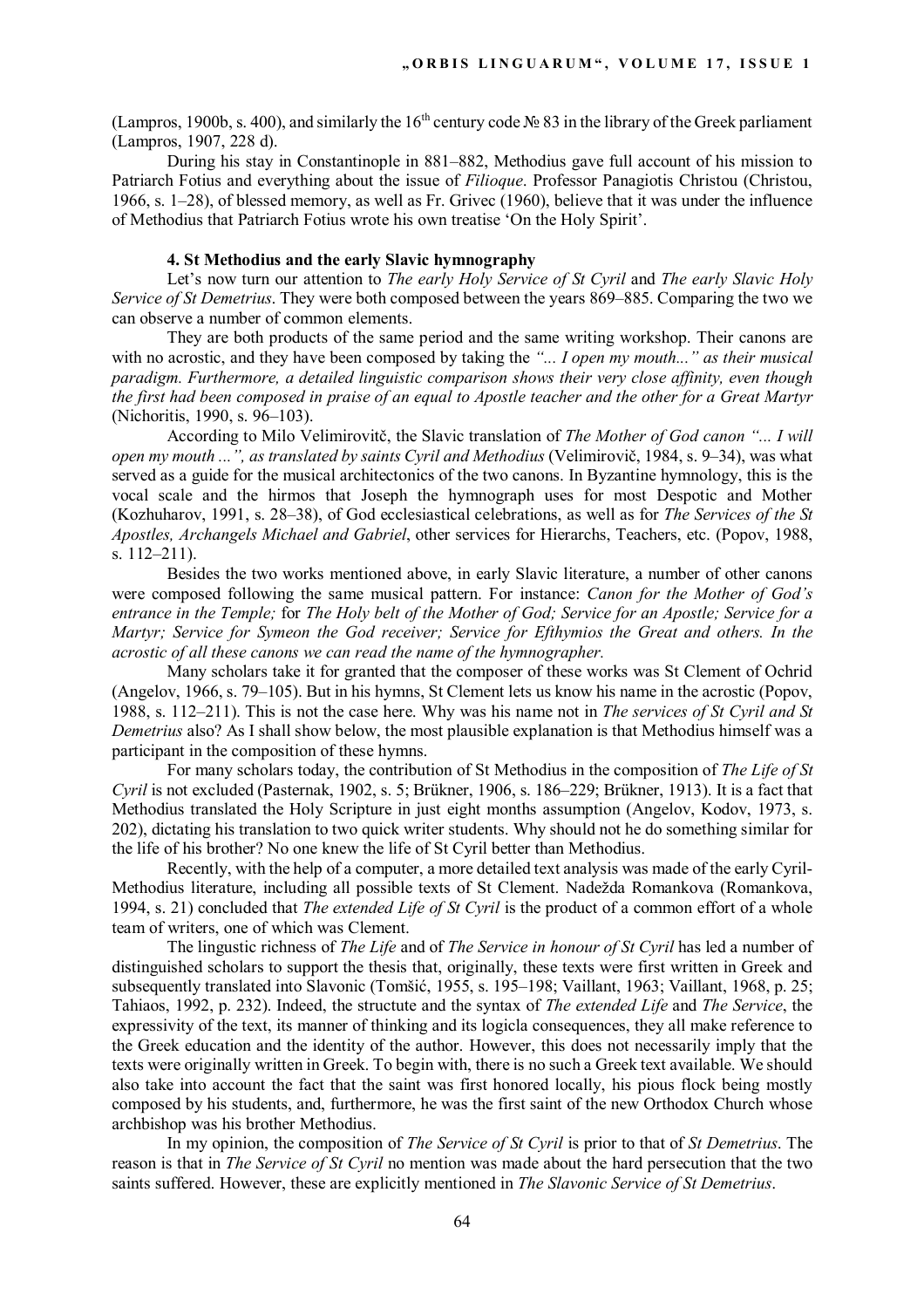For *The service of St Cyril*, the composer, following Joseph the hymnographer, borrowed the melody from the Slavic translation of *The canon of the Mother of God*. His prototype was the Service commemorating the Translation of the Relics of St John Chryssostome (January 27). This is the same rhythm in which *The Service of St Demetrius* was later composed. It is also the musical model that Clement later uses for his own hymns, which retain their close linguistic and philological affinity.

In my opinion, the reason why so many works of St Methodius are attributed to his student Clement of Ochrid, is that Clement closely followed and mimicked the style of St Methodius. This is in agreement with what the biographer of St Clement, Theophylactus of Bulgaria writes: *The Great Methodius was the goal of his life. His mind was in earnest need of him, and he whole heartedly wished for his success. His [Methodius] life and actions were like the work of a wise painter out of which he was taking guidance for his own life. He knew Methodius' life better than anyone else* (Milev, 1966, s. 130).

As we have already said it, St Clement reveals his name in the acrostic of the canons that he composes. But there is no such acrostic in *The old Slavonic services of St Cyril* and *St Demetrius of Salonica*. Why?

When the identity of the author of texts of early Slavonic literature is at issue, we should always start our research with the possibility of St Methodius might be their probable author. This is justified by the papal letter to the Moravians in which he stated that he was sending to them Methodius after his consecration *in order to teach you and translate for you the books in your language* (Grasheva, 1982, s. 84–92). The author of the encomium of St Cyril and St Methodius makes a similar statement: ...*he adorned the Church with hymns and spiritual chants*.

Because of the incantation *Demetrius, protect the hymnographers who are your compatriots,*  $\Delta$ <sub>H</sub>M<sub>H</sub>TP<sub>H</sub>IE CAXPAN B<sub>H</sub> ITBELL<sub>H</sub> C<sub>8</sub>LH<sub>3</sub>EE WE IECTEA TEOFER, which is met in four chants in *The Service of St Demetrius*, I have concluded with certainty that it is the work of St Methodius. On further reflection, however, and by taking into account some other chants in which reference is made to persecutions, harassment and captivity (*naked in the mountains*) (Nichoritis, 1987; Milev, 1966, s. 110– 114). I have now come to the revised conclusion that we should not exclude the possibility that a number of students have also contributed either in the original composition or in its later and final completion. The most probable conclusion seems to be the following: the texts that belong to the period of the early Slavonic literature are the result of the collective work of a team of students under the guidance of St Methodius.

### **5. The Students Continue the Work of St Methodius**

After the death of St Methodius in 885, the work of the Cyril-Methodius mission to the Slavs of Central Europe is dismantled. Many of the students of St Methodius were sold as slaves to the Jews of Venice (Ivanov, 1931, s. 306). A certain official of the Byzantine emperor Vassilius, after a lot of effort, finally managed to buy them back and set them free. Some of them followed him to Constantinople where they were presented to the emperor.

The oldest of the students were condemned to life exile. They found refuge in Bulgaria where the environment proved to be more fertile for the continuation of their mission. In my opinion, it was Patriarch Fotius who, in anticipation of a possible failure of the mission in Moravia, gave them the idea to complete their mission in the State of Boris, i.e., in Bulgaria, as it did indeed happen.

*The Еxtended Life of St Clement of Ochrid*, written by Theophylactus archbishop of Ochrid (Nichoritis, 1990, s. 109–139), is the main source of information about the persecution that the students suffered under the Franks and the Bavarians. It is also the main source of information on the continuation of their mission later on, in Bulgaria.

Moravia and Pannonia were left without any Orthodox teachers, and at the mercy of the Bavarian clergy who tried to undo whatever sacred and holy had been planted in those lands by the Byzantine teachers. The result was that the desire of the Slavic flock to celebrate the Holy Services in their own language gradually died. It all happened with the blessings of Pope Stephan V, successor of Pope John VIII, the reason was the mission with which St Cyril and St Methodius were to accomplish, which was a flower of the Orthodox Byzantine spirituality.

On the basis of all the above, we are now able to come to a number of conclusions. Initially, in the days of St Cyril, the main effort of the mission was to secure the ecclesiastic use of the Slavic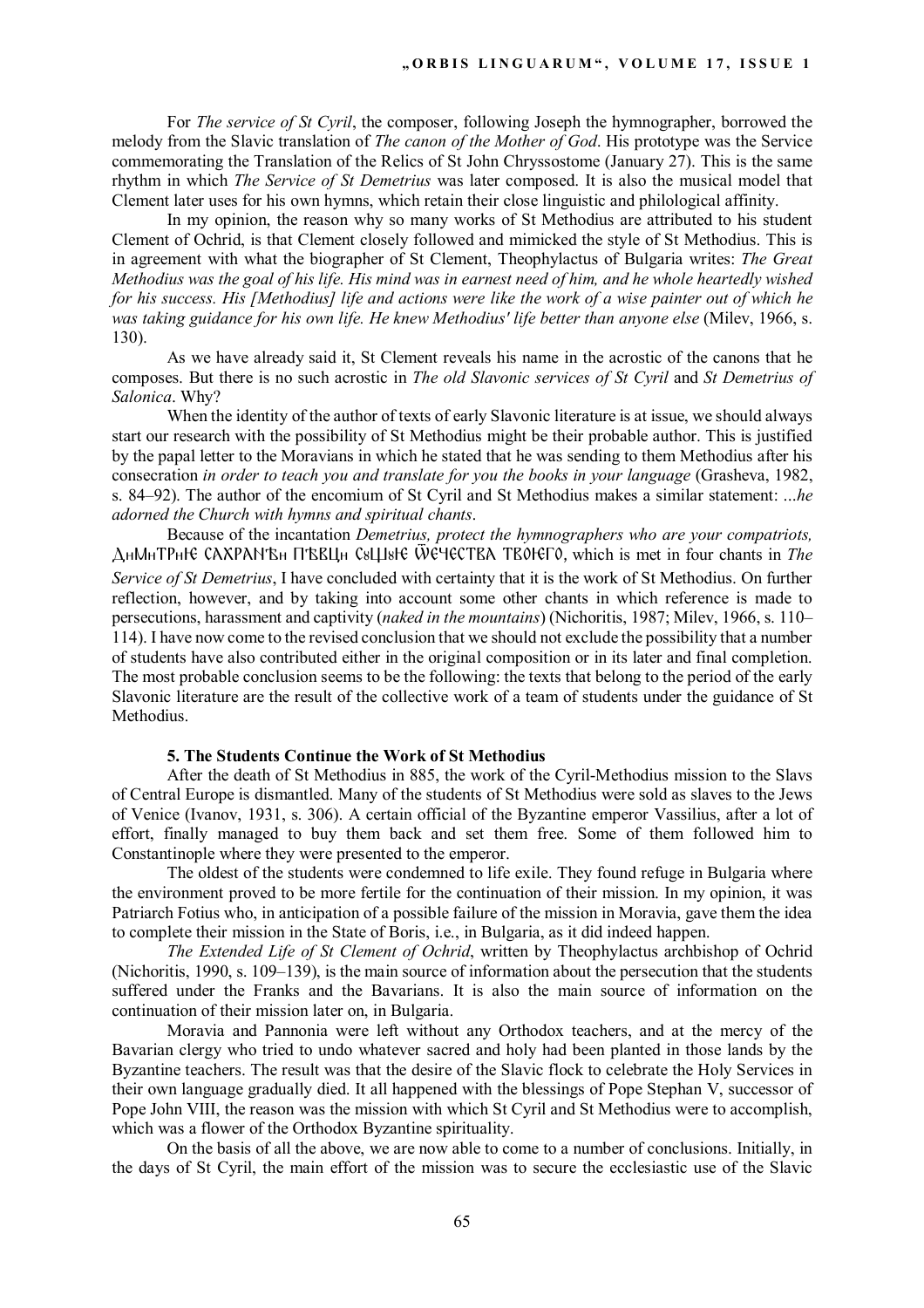language. This was accomplished with the approval of the pope, and the ascendancy of Methodius to the archbishopric throne. With the dormition of Cyril, the mission of archbishop Methodius had a much more complex fight to carry out.

He suffered all sorts of hardship. He was slandered; he was prosecuted; he was judged in illegal courts; he was condemned; he was imprisoned. His tribulations purified him in the likeness of Jesus Christ.

What gave rise to this intense hatred from the part of the German clergy? What was the reason for which Christian clergymen were pushed to such extreme kinds of action and persecute their brothers "in Christ" with such a fury? Was it the language? But the freedom to celebrate God in one's own language had the approval of the Holy See. Furthermore, St Methodius was appointed archbishop of Pannonia and Moravia by the pope himself.

Was it the Byzantine ritual? But in the two thousand years of Church history no such intense persecutions had ever taken place either for the sake of the ritual or for the language in which the mass and other services were going to be ministered. There had to be something deeper than that. All major Church upheavals had to do with some incorrect interpretation of the Orthodox doctrine. It was because of doctrinal differences that Holy Synodes had to convene, the conflicts among hierarchs were bitter and gave rise to all sorts of extreme actions: arsons, persecutions, exiles, physical violence, schisms and finally heresies.

The validity of all the evidence used above, and the sources from which it was taken, date back to the time of St Methodius and his students. It is not doubted by Slavologists. Let me recap it in its most salient points:

1) The enemies of Methodius, ...*being possessed by the Son-Father heresy*... were saying: *The pope granted all authority to us; as for him [Methodius] and his teaching, he commands that we chase him out* (Angelov, Kodov, 1973, s. 201–202).

2) *You came to us saying: The Comforter proceeds from the Father and not from the Son* ... (*Canon in honour of St Cyril and St Methodius*,  $4<sup>th</sup>$  chant,  $9t<sup>h</sup>$ Ode)

3) *The Comforter proceeds from the Father and not from the Son*... (2nd verse of '*Lord, I cried to Thee*', *The Slavonic Service of St Methodius*.)

4) In *The Service of St Demetrius*, Methodius himself bore witness to the persecution that he had to suffer: ...*from the cruel soldiers of the idolaters and form the heretics*. The biographer of St Naoum, a student of Methodius, stated that the Moravians suffered a lot because of *... illicit works and the heresy, and because of the persecution that the Orthodox Fathers had to suffer*. Notice that in these quotes the word *heresy* is explicitly mentioned. Similar is the point made by the hymnographer of the student of Methodius Konstantine Preslavas in the following statement: *we beseech thee glorious hierarch Methodius, protect with your prayers your own flock which is persecuted by the heretics, for the sake of the orthodox faith*.

5) In his letter to Svetopulk, Pope John VIII, brought up the issue of Orthodoxy in the following: *... he performs the Divine Liturgy in the same manner as it has been received in the Church of Rome*. And again: ... *that which he confessed in accordance with the Gospels and the teaching of the Apostles, and in accordance with what the Holy Church of Rome teaches*. As we know, the Popes Andrian II and John VIII did not accept the addition of *Filioque* (Romanides, 1973, s. 368–378). Because of his Orthodox position (Romanides, 1973, s. 367), Methodius was called by Pope John VIII *... a valiant attendant of the Orthodox faith*.

To be sure, both the language issue and the Byzantine ritual had a negative impact on the Bavarian clergy. However, putting here all other possible political motivations aside as well, the primary reason for the persecution of St Methodius and his student was the issue of *Filioque*.

\* \* \* \* \* \* \* \* \*

For sixteen whole years after the dormition of his beloved brother Cyril (14.2.869), St Methodius fought hard for the continuation and the success of their missionary work by ministering, teaching, translating, writing, composing hymns, and confessing the Orthodox faith, until his most venerable dormition (4.6.885).

In the whole missionary work for the Orthodox illumination of the Slavs, academic scholarship places the philosopher Constantine-St Cyril in a more prominent position than his brother. St Methodius is like always standing in the shadow of his brother. In my opinion, a detailed study of the personality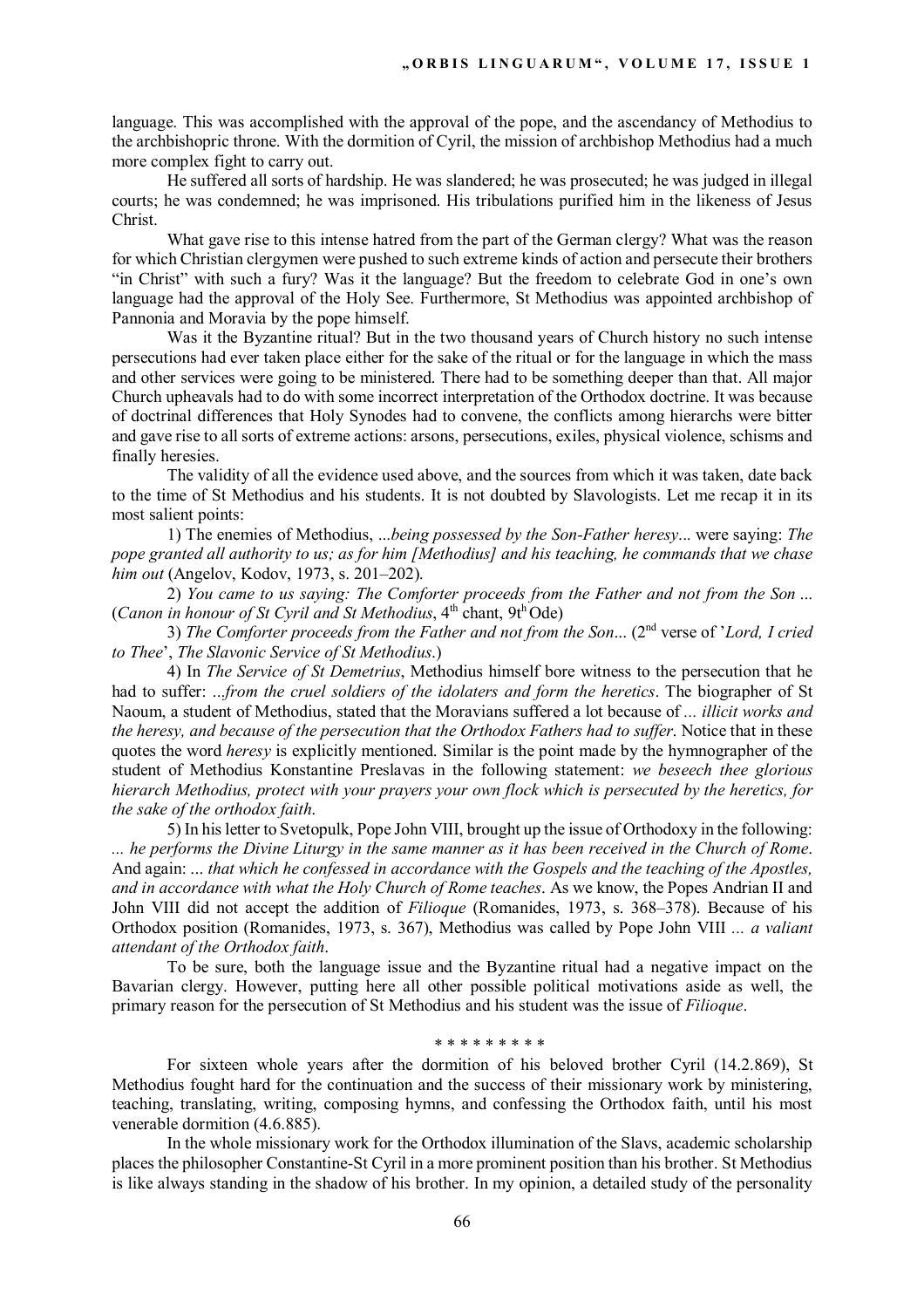of St Methodius shows him as the one who was able to realize his brother's idea for the illumination of the Slavs and also managed to create of body of highly qualified students for the continuity of the mission. He was most certainly different than his brother, but he was in no way a lesser figure than him.

The importance of St Methodius was stressed by his biographer when he compares him to the Fathers of the six Ecumenical synods. They had also been distinguished by their fighting spirit against various heresies and had worked hard for the exact formulation of the Orthodox creed. And then he adds the following: *And after all these [Fathers], the merciful God who wants everybody to be saved and come to the knowledge of the truth, sent in our times (St Methodius), in whom no one ever took any interest, our own teacher, blessed Methodius, a worker of the Good.* 

| Angelov, B., Hr. Kodov (1973)   | Ангелов, Б., Хр. Кодов. Климент Охридски. Събрани съчинения. Т. 3.<br>София. (Angelov, B., Hr. Kodov. Kliment Ohridski. Sabrani sachinenia . T. 3.                                                                                                                                                           |
|---------------------------------|--------------------------------------------------------------------------------------------------------------------------------------------------------------------------------------------------------------------------------------------------------------------------------------------------------------|
| Angelov, B. (1958)              | Sofia.)<br>Ангелов, Б. Канон за Димитър Солунски. - В: Из старата българска, руска<br>и сръбска литература. Т. 1. (Angelov, B. Canon of Saint Demetrius of<br>Thessaloniki – In: Iz starata balgarska, ruska i srabska literatura. T. 1. Sofia.)                                                             |
| Angelov, B. (1966)              | Ангелов, Б. Няколко наблюдения върху книжовното дело на Климент<br>Охридски). - В: Климент Охридкси. София, с. 79-105. (Angelov, B. Marks<br>concerning the work of Saint Clement of Ohrid - In: Kliment Ohridski. Sofia, s.<br>$79 - 105.$                                                                  |
| Grasheva, L. (1982)             | Грашева, Л. Стара българска литература 2. Ораторска проза. София, с. 84-<br>92. (Grasheva, L. Stara balgarska literatura 2. Oratorska proza. Sofia, s. 84–92.)                                                                                                                                               |
| <b>Ivanov, Y. (1931)</b>        | Иванов, Й. Български старини из Македония, София, с. 51-58. (Ivanov, Y.<br>Balgarski starini iz Makedonia. Sofia, s. 51–58.)                                                                                                                                                                                 |
| Ivanova, Kl. (1986)             | Иванова, Кл. Житиеписни творби. - В: Стара българска литература. Т. 4.<br>София. (Ivanova, Kl. Life of the Saints. - In: Stara balgarska literatura. Sofia.)                                                                                                                                                 |
| Kodov, Hr., Vl. Ivanchev (1985) | Кодов, Хр., Вл. Иванчев. Griveč Franz. - В: Кирило-Методиевска<br>енциклопедия. Т. 1. София, с. 538. (Kodov, Hr., Vl. Ivancev. Griveč Franz. -<br>In: Kirilo-Metodievska entsiklopedia. T. 1. Sofia, s. 538.)                                                                                                |
| Kozhuharov, St. (1986)          | Кожухаров, Ст. Методиевият канон за Димитър Солунски – Нови данни<br>за историята на текста. – В: Кирило-Методиевски Студии. Т. 3. София, с.<br>72-79. (Kozhuharov, St. The canon of Methodius for the Saint Demetrius of<br>Thessaloniki. - In: Kyrilo-Metodievski studii. T. 3. Sofia, s. 72-79.)          |
| Kozhuharov, St. (1991)          | Кожухаров, Ст. Преславски канон за Въведение Богородично. //<br>Palaeobulgarica, 15/4, c. 28-38. (Kozhuharov, St. Canon of the Presentation of<br>the Blessed Virgin Mary from Preslav. // Palaeobulgarica, 15/4, s. 28-38.)                                                                                 |
| Milev, Al. (1966)               | Милев, Ал. Гръцките жития на Климент Охридски (Milev, Al. Gratskite zhitia<br>na Kliment Ohridski. Sofia.)<br>Нихоритис, К. Атонската книжовна традиция в разпространението на                                                                                                                               |
| Nichoritis, K. (1990)           | Кирило-Методиевските извори. - В: Кирило-Методиевски студии, 7.<br>София. (Nichoritis, K. The Athonian literary tradition in the distribution of<br>Cyrillo-Methodian sources. - In: Kyrilo-Metodievski Studii, 7. Sofia.)                                                                                   |
| Popov, G. (1988)                | Попов, Г. Климент Охридски. София. (Popov, G. Kliment Ohridski. Sofia.)                                                                                                                                                                                                                                      |
| Romankova, N. (1994)            | Проблемы авторского стиля в произведениях Климента Охридского (Опыт<br>машинного анализа). - В: Старобългарска литература. Т. 27, София.)<br>(Romankova, N. Writing style problems in the works of Clement of Ohrid (The<br>experience of machine analysis). - In: Starobalgarska literatura. T. 27. Sofia.) |
| Theodorov-Balan, Al. (1934)     | Теодоров-Балан, Ал. Кирил и Методий. Т. 2. София. (Theodorov-Balan, Al.<br>Kiril i Metodiy. T. 2. Sofia.)                                                                                                                                                                                                    |
| <b>Brükner, Al. (1906)</b>      | Thesen zur Cyrillo-Methodianische Frage. - In: Arhiv für slavische Philologie,<br>28, S. 186-229.                                                                                                                                                                                                            |
| Brükner, Al. (1913)             | Die Wahrheit über Slavenapostel Tübingen.                                                                                                                                                                                                                                                                    |
| <b>Christou P. (1966)</b>       | Goals of Cyril's mission in the central Europe "Cyril and Methodius", 1,<br>Thessaloniki, pp. $1-28$ .                                                                                                                                                                                                       |
| Feidas, V. (1966)               | The preach of the Byzantine Mission and the Apostles of the Slavs Cyri and<br>Methodius, Ecclesia 15th of August - 1st of September 1966 Num. 16-17, pp.<br>491-498.                                                                                                                                         |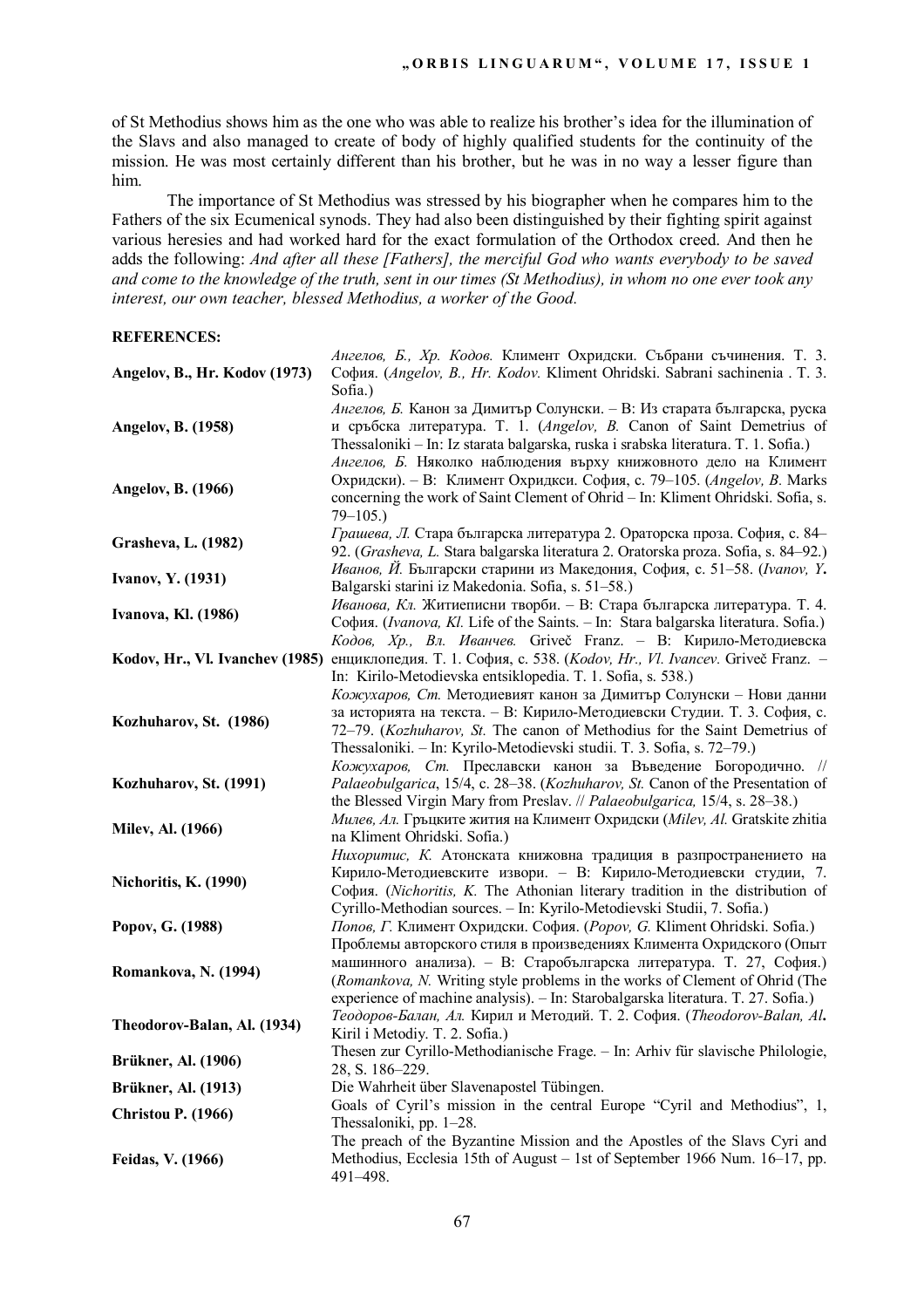# "ORBIS LINGUARUM", VOLUME 17, ISSUE 1

| Grivec, Fr. (1960)          | Konstantin und Method. Lehrer der Slaven. Wiesbaden.                            |
|-----------------------------|---------------------------------------------------------------------------------|
| Lampros, S. (1900a)         | Catalogue of the Greek manuscripts on Mount Athos, 1. Cambridge.                |
| Lampros, S. (1900b)         | Catalogue of the Greek manuscripts on Mount Athos, 2. Cambridge.                |
|                             | Κατάλογος των κωδικών των εν Αθήναις Βιβλιοθηκών πλην της Εθνικής, Νέος         |
| Lampros, S. (1907)          | Ελληνομνήμων, 4, 228d. (Catalogus of the coded in the Libaries in Athens apart  |
|                             | from the National one, 4, 228d.)                                                |
| <b>Mpilalis, S. (1969)</b>  | Orthodoxy and Catholicism, Vol. B', Athens, s. 117–118.                         |
| Nichoritis, K. (1992)       | Unknown Stihera to St. Demetrius by St. Methodius. In The Legacy of Saints      |
|                             | Cyril and Methodius to Kiev and Moscow. Thessaloniki, s. 79–86.                 |
| Nichoritis, K. (2013)       | The Saints Cyril and Methodius. The spiritual life and the civilization of the  |
|                             | Slavs, Thessaloniki.                                                            |
|                             | The Saints Cyril and Methodius. The spiritual life and the civilization of the  |
| Nichoritis, K. (2013)       | Slavs, Thessaloniki.                                                            |
| Nichoritis, K. (2015)       | Issues of History and Culture of the Slavs, Thessaloniki.                       |
|                             | The type of the dialogue of Cyril and Methodius and their message for today, In |
| Papadopoulos, A. (1986)     | Recordings of the Conference in Holy Metropolis of Thessaloniki because of the  |
|                             | celebration of the 1100 years of Saint Methodius holy Memory (10-15 May         |
|                             | 1985). Thessaloniki, pp. 271-297.                                               |
|                             | Dějiny slovanských apoštolů Cyrilla a Methoda s rozborom a otiskem hlavních     |
| Pasternak, Fr. (1902)       | pramenů. Praha.                                                                 |
| <b>Romanides, I. (1973)</b> | Dogmatic and symbolic Theology of the Orthodox Church vol. A', Thessaloniki.    |
|                             | Cyril and Methodius. Thessaloniki.                                              |
| Tahiaos, Anth.-Em. (1992)   | Tomšić, France. 1955. Vita Methodii. Tekstnkritične opombe. In Slavistična      |
|                             | revija 8/3-4, p. 195-208.                                                       |
|                             | The work of Cyril and Methodius under a liturgical perspective, Cyril kai       |
| <b>Theodorou, E. (1968)</b> | Methodius Celebrational edition, Vol, A', Thessaloniki, p. 116-117.             |
|                             | Vita Methodii. Tekstnkritične opombe. // Slavistična revija 8/3-4, p. 195-208.  |
| Tomšić, F. (1955)           |                                                                                 |
| Vaillant, A. (1963)         | Quelques notes sur la vie de Methode. - In: Byzantinoslavica, 24/2, p. 229-235. |
| Vaillant, A. (1968)         | Textes vieux-slaves, I-II. Paris.                                               |
| Velimirovič, M. (1984)      | The Melodies of the Ninth Century Kanon for St. Demetrius, Russian and Soviet   |
|                             | Music. Essays for Boris Schwartz. Michigan.                                     |



*1. Saint Methodios in the icon of Saint Eptarithmoi. Icon taken by the church of the prophet Elijah Siatishta Greece – 1744* 



*1a. Saint Methodios in the icon of Saint Eptarithmoi. Icon taken by the church of The prophet Elijah, Siatishta Greece – 1744*